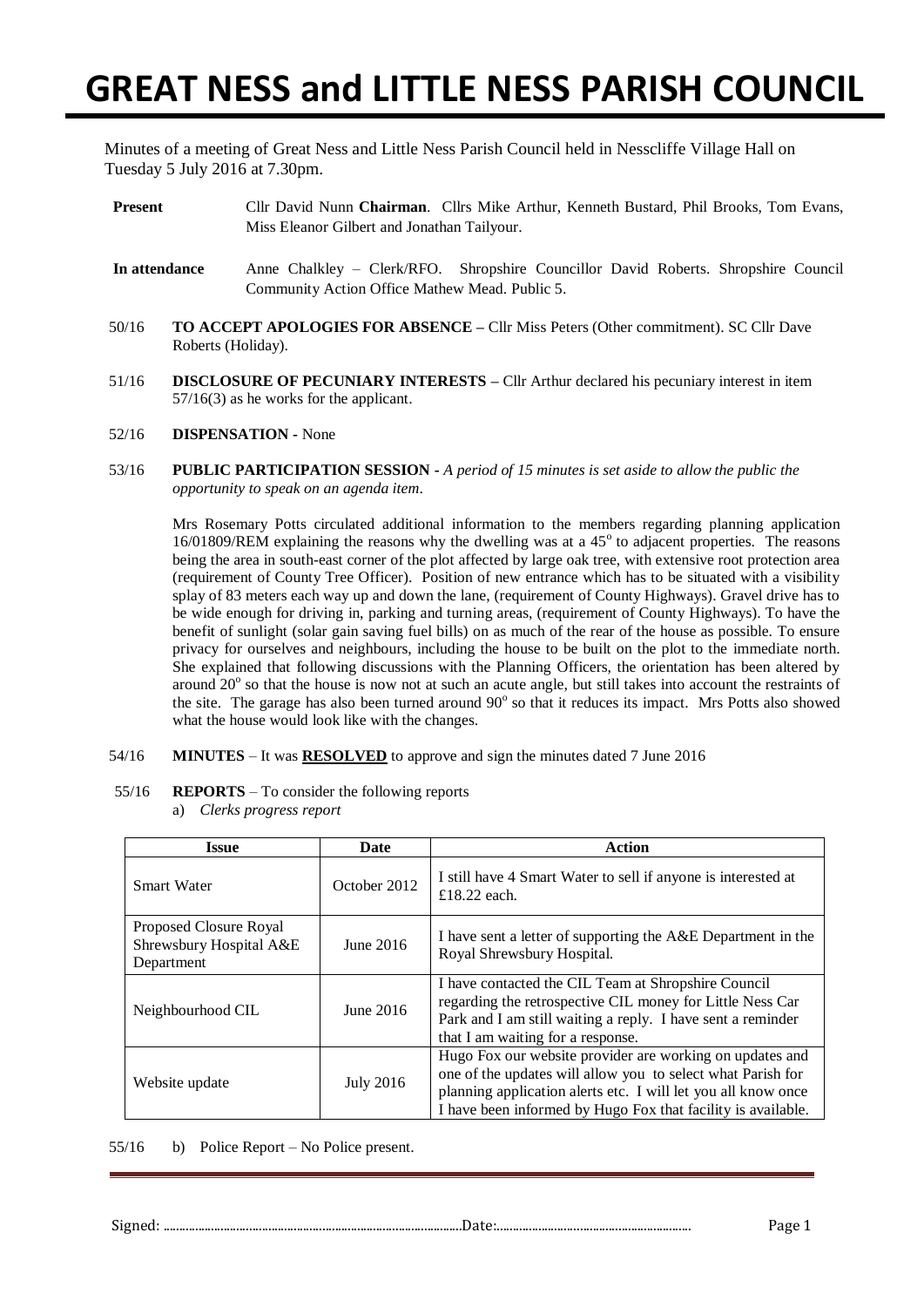- c) Shropshire Council Cllr Roberts' sent his apologies.
- 56/16 **PLANNING** Planning Notifications (for information only)
	- 1) **11/02568/FUL** Lane adjacent to The Old Water Tower, Wilcott Residential development comprising of 4 dwellings in 2 blocks and creation of vehicular access – *Grant permission.*
	- 2) **13/04318/FUL** St. Chads Farm, Nesscliffe, Shrewsbury, SY4 1DG Conversion of existing agricultural storage building into two dwellings with associated parking and amenity space. *Awaiting decision.*
	- 3) **14/02385/EIA** Foxholes Buildings, Little Ness, Shrewsbury, Shropshire Erection of three poultry rearing buildings, eight feed bins and other ancillary buildings, landscaping including ground modelling and tree planting. *Awaiting decision.*
	- 4) **14/03797/OUT** Development Land West Of Oakfield, Nesscliffe, Shrewsbury, Shropshire Outline application for the erection of 8No dwellings (to include access). *Registered.*
	- 5) **14/05257/FUL** Proposed Dwelling Adj Hopton Farm, Nesscliffe, Shrewsbury, Shropshire Erection of a Single Plot Exception (SPE) affordable dwelling and formation of access – *Awaiting decision.*
	- 6) **15/00560/OUT** Land East Of Stoneycroft, Valeswood, Little Ness, Shrewsbury, Shropshire, SY4 2LH - Outline application for the erection of one dwelling (all matters reserved). *Grant Permission.*
	- 7) **15/02159/MAW** Land Adjoining Foxholes Farm Buildings, Little Ness, Shrewsbury, Shropshire Erection of extension to storage clamps for Anaerobic Digester (AD) Plant. *Awaiting decision.*
	- 8) **15/03348/FUL**  Adcote School, Little Ness, Shrewsbury, SY4 2JY- Erection of a single storey moni pitch building to provide accommodation for 4 no. classrooms for a temporary period of 8 years to include associated external and drainage works. *Withdrawn.*
	- 9) **15/03377/FUL** Gate House, Nesscliffe, Shrewsbury, Shropshire, SY4 1AY Erection of a detached garage. *Awaiting decision.*
	- 10) **15/00560/OUT** Land East Of Stoneycroft, Valeswood, Little Ness, Shrewsbury, Shropshire, SY4 2LH - Outline application for the erection of one dwelling (all matters reserved). *Grant permission.*
	- 11) **16/00451/FUL** Top Farm, Kinton, Shrewsbury, Shropshire, SY4 1AZ Erection of agricultural storage building. *Grant Permission.*
	- 12) **16/00327/REM** Proposed Dwellings At Wilcot, Kinton, Shrewsbury, Shropshire Application for approval of reserved matters (appearance, layout, scale and landscaping) pursuant to permission 14/03619/OUT for the erection of 2 no. dwellings. **Reconsultation due to Amendement** on application 16/00327/REM - Proposed Dwellings At Wilcot**.** *Awaiting decision*
	- 13) Proposal: Application for approval of reserved matters (appearance, layout, scale and landscaping) pursuant to permission 14/03619/OUT for the erection of 2 no. dwellings. *Awaiting decision.*
	- 14) **16/00670/REM** Proposed Development Land West Of Nesscliffe Hotel, Nesscliffe, Shrewsbury, Shropshire **-** Outstanding reserved matters application in relation to appearance, layout and landscaping further to outline approval 12/00821/OUT and reserved matters approval for scale 13/02901/REM**.** *Awaiting decision.*
	- 15) **16/01290/LBC** Kinton House, Kinton, Shrewsbury, Shropshire, SY4 1AZ **-** Erection of detached double open fronted garage. *Not proceeded with.*
	- 16) **16/01023/FUL** Holly Bush Cottage , Adcote Lane, Nib Heath, Shrewsbury, SY4 2JX **-** Erection of single storey rear extension*. Grant Permission*
	- 17) **16/01808/REM -** Proposed Dwelling East Of Green Meadow, Little Ness, Shrewsbury, Shropshire**-**Reserved matters application pursuant to 15/01330/OUT for the erection of 1No dwelling and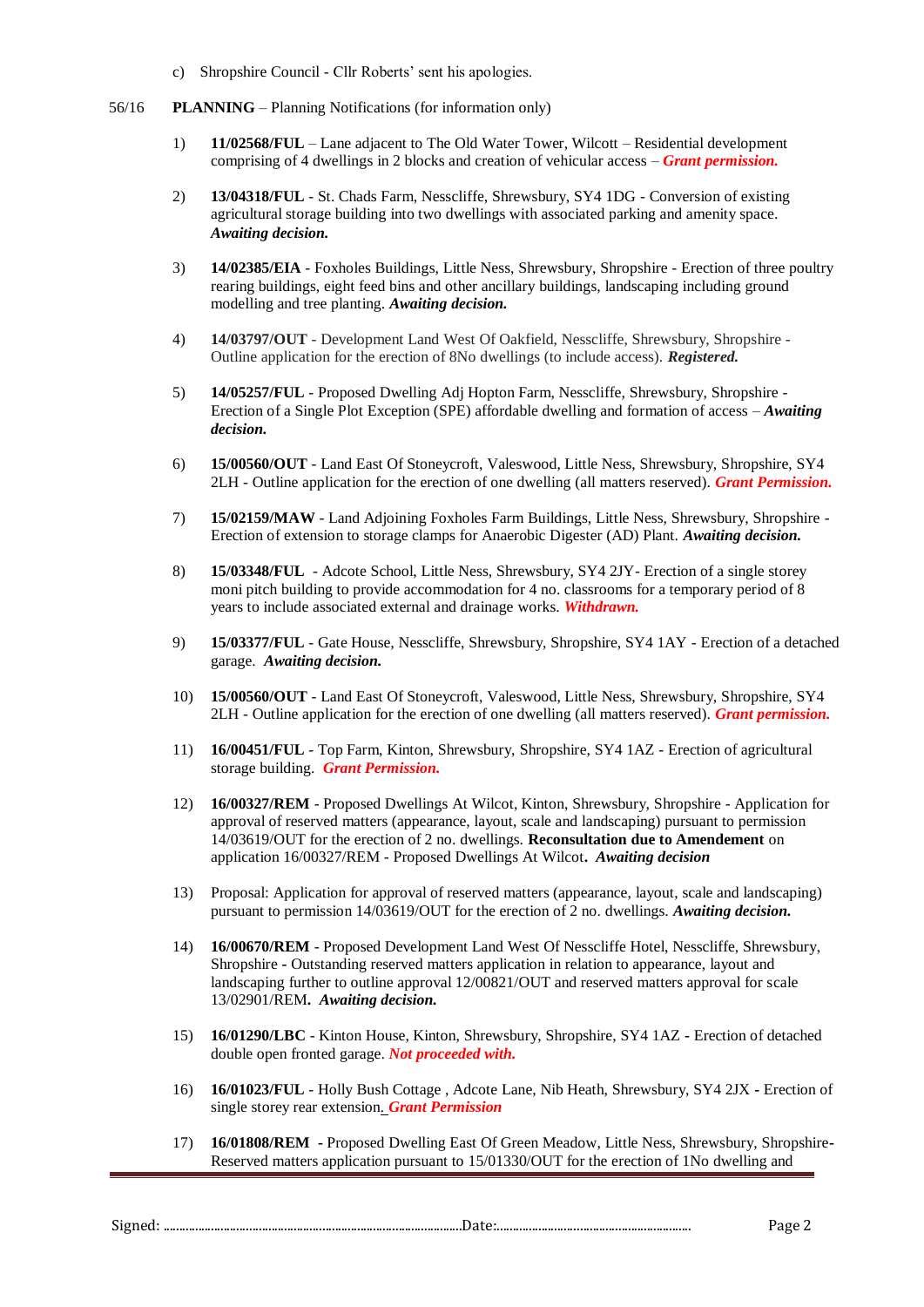detached garage (to include details of access, appearance, landscaping, layout and scale). *Awaiting decision.*

- 18) **16/01808/REM -** Proposed Dwelling East Of Green Meadow, Little Ness, Shrewsbury, Shropshire **-** Reserved matters application pursuant to 15/01330/OUT for the erection of 1No dwelling and detached garage (to include details of access, appearance, landscaping, layout and scale). *Awaiting decision.*
- 19) **16/01854/REM** Kinton House, Kinton, Shrewsbury, Shropshire, SY4 1AZ**-** Approval of Reserved Matters (appearance, layout, scale) pursuant to 14/04672/OUT for the erection of one dwelling and detached garage with first floor living accommodation. *Awaiting decision.*
- 20) **16/02017/FUL -** The Hill, Hopton, Nesscliffe, Shrewsbury, Shropshire, SY4 1DQ **-** Erection of a two storey extension. *Grant Permission*
- 21) **16/02019/FUL** The Hill, Hopton, Nesscliffe, Shrewsbury, Shropshire, SY4 1DQ **-** Conversion of outbuilding to two holiday let units; change of use of agricultural field to holiday park with siting of ten pods; erection of toilet/shower block; installation of bio-disc treatment plant; formation of parking area. *Withdrawn.*
- 22) **16/02032/OUT -** Proposed Dwelling North Of 18, Valeswood, Little Ness, Shropshire **-** Outline application for the erection of one open market dwelling to include means of access**.** *Awaiting decision.*

# 57/16 **PLANNING APPLICATIONS –** *Council to make decision.*

#### 1) **Reference: 16/02361/REM** (validated: 08/06/2016)

Address: Proposed Residential Development Land, Wilcott, Shrewsbury, Shropshire Proposal: Reserved Matters Application pursuant to Outline Application 14/03070/OUT for the erection of 2 No 3 bedroomed detached dwellings with detached double garages and formation of new driveway and vehicular access on land between Longmore House and Greenacres, Wilcott. (Amended description) (to include appearance, landscaping, layout, scale)

Applicant: Mr & Mrs D. Williams (Longacre House, Nesscliffe, Shrewsbury, Shropshire, SY4 1BD) **Decision:** The Parish Council wish to object to this application as the positioning of the houses and garages have not taken into account the impact on the visual amenity and privacy of the residents of Greenacres. The proposed positioning would place the house and garage virtually in the front and within 15 metres of Greenacres. It is suggested that as a consequence of the size of the plot, one solution would be to move the houses back sufficiently to take the new houses and garages out of the eye-line of Greenacres.

The design and access statement recognises the important of careful positioning as stated in the extract that follows: *The proposed houses would be sited with sufficient separation space in relation to each other and surrounding properties to avoid any sense of a cramped appearance. In addition careful siting of the proposed development in relation to neighbouring residential properties would ensure no prejudicial impact on the amenities of their occupiers by over-bearing physical presence, material reduction in ambient daylight, over-looking and loss of privacy, or unduly intrusive noise and activity. The proposed new dwellings would be similarly immune from adverse effects by existing properties and each other.*

The Parish Council would also ask the applicant to consider moving the access to create a joint access with Longacre. This would reduce the number of accesses on the narrow lane that is already struggling to cope with existing traffic and faced with an increase from this and other proposed new developments.

## 2) **Reference: 16/02513/OUT** (validated: 15/06/2016)

Address: Site Adjacent To Lady Fern Cottage, Felton Butler, Montford Bridge, Shropshire, SY4 1AS

Proposal: Outline application for the erection of a detached dwelling and a garage to include access Applicant: Mr G Pryce (Felton Butler Manor, Montford Bridge, Shrewsbury, SY4 1AS) **Decision:** No objections.

## **Cllr Mike Arthur left the room.**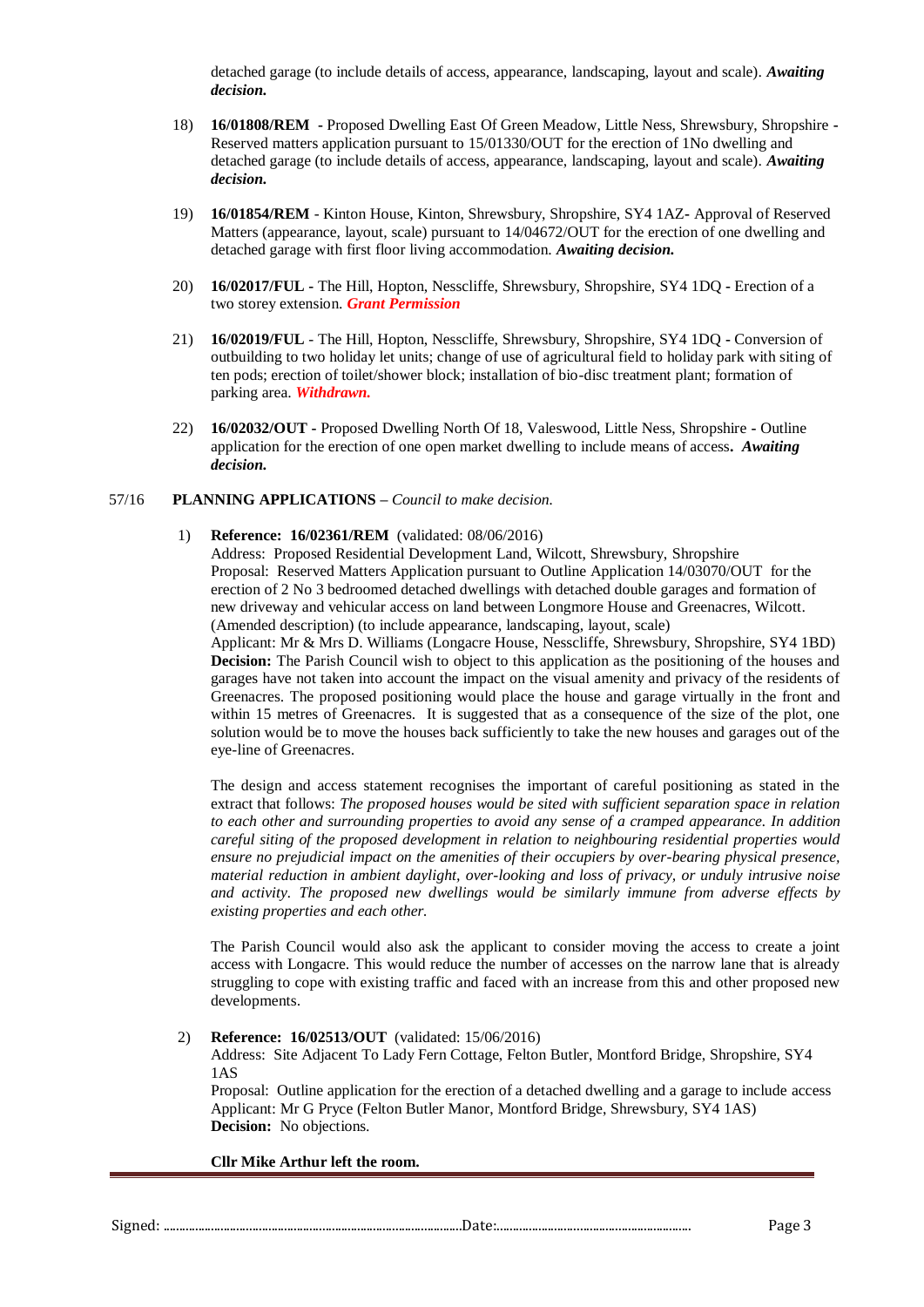3) **Reference: 16/02258/PMBPA** (validated: 23/06/2016)

Address: Red House Farm, Little Ness, Shrewsbury, Shropshire, SY4 2LG Proposal: Application for prior approval under Part 3, Class Q of the Town & Country Planning (General Permitted Development) (England) Order 2015 for the change of use from agricultural to residential use Applicant: Mr Guy Davies. **Decision**: No objections

# **Cllr Mike Arthur returns to the meeting.**

- 4) **Reconsultation due to Amendement on application 16/01808/REM** East Of Green Meadow Proposal: Reserved matters application pursuant to 15/01330/OUT for the erection of 1No dwelling and detached garage (to include details of access, appearance, landscaping, layout and scale. **Decision:** No objections.
- 58/16 **PAYMENTS TO BE APPROVED**  No payments received before the meeting.
- 59/16 **PAYMENTS** It was **RESOLVED** to approve and sign the following payments that arrived between the agenda meeting sent out and the meeting.

| <b>Cheque No</b> | <b>Payment to</b>       | <b>Description</b>         | <b>Net</b> | VAT   | Gross  |
|------------------|-------------------------|----------------------------|------------|-------|--------|
| 10474            | Graham Taylor           | $GN$ Chuchyard 7 & 12 June | 140.00     | 28.00 | 168.00 |
| 10475            | Eleanor Gilbert         | Flowers for planter        | 4.00       | 0.00  | 4.00   |
| 10042            | Eleanor Gilbert         | Youth Club expenses        | 84.68      | 14.60 | 99.28  |
| 10043            | Nesscliffe Village Hall | Youth Club hire of hall    | 99.00      | 0.00  | 99.00  |

## 60/16 **FINANCE –** It was **RESOLVED** to approve and sign the following:

- a) Bank Reconciliations to the May 2016
- b) Receipt and Payments May2016
- c) Bank Statements
- 61/16 **NEIGHBOURHOOD CIL –** Deferred until the next meeting.
- 62/16 **YOUTH CLUB** Cllr Gilbert reported two more sessions left before summer term and there will be a break of 6 weeks. The Sponsored Walk took place last week, but unsure of the amount raised at the moment. The Safari Park outing has been postponed due to the football, but we hope to have this event in September.
- 63/16 **AUTOMATED EXTERNAL DEFIBILATOR (AED) –** After discussion the numbers for this event would be in the region of 15 people attending on Saturday 30 July in Nesscliffe Village Hall.

# 64/16 **COLLAPSE OF THE ADCOTE MILL BRIDGE –** On going.

## 65/16 **ANY URGENT BUSINESS NOT COVERED BY THE AGENDA**

Cllr Nunn reported that Bunny Lane near Flanders Cottage has a blocked drain and the road is flooded.

Cllr Nunn reported that a resident had asked if Little Ness Church Yard could be cut more often. After discussion the members were informed that the cutting of Little Ness Church Yard was the responsibility of the Church.

Cllr Brooks was concerned about the future of local services. Cllr Evans and the Clerk explained that this would not take place until 2018 and the money will come from Shropshire Council Minor Maintenance Grant.

# 66/16 **CORRESPONDENCE –** Bank of Scotland letter